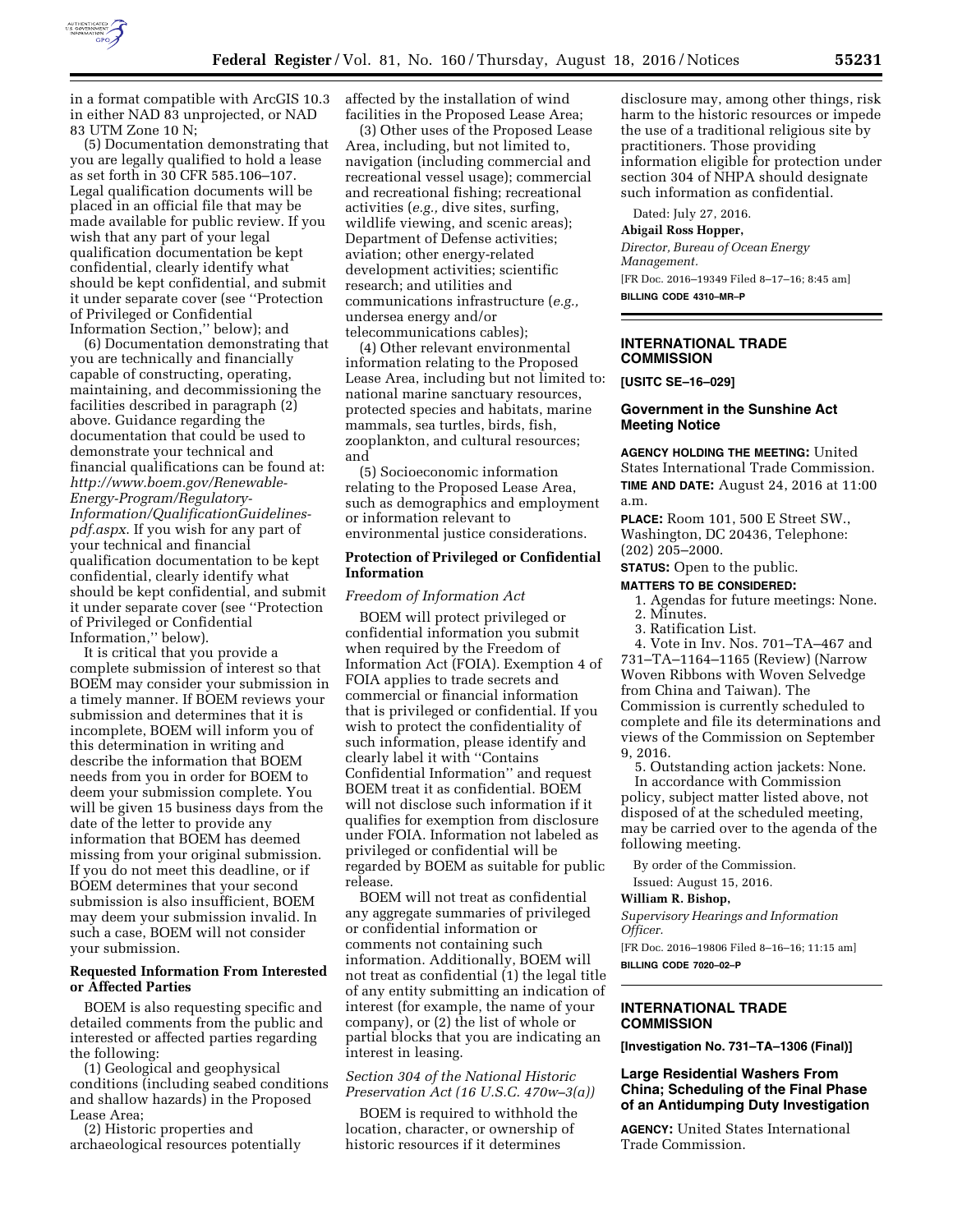#### **ACTION:** Notice.

**SUMMARY:** The Commission hereby gives notice of the scheduling of the final phase of antidumping investigation No. 731–TA–1306 (Final) pursuant to the Tariff Act of 1930 (''the Act'') to determine whether an industry in the United States is materially injured or threatened with material injury, or the establishment of an industry in the United States is materially retarded, by reason of imports of large residential washers from China, provided for in subheading 8450.20.00 of the Harmonized Tariff Schedule of the United States, preliminarily determined by the Department of Commerce to be sold at less-than-fair-value.<sup>1</sup>

1For purposes of this investigation, the Department of Commerce has defined ''large residential washers'' as ''all automatic clothes washing machines, regardless of the orientation of the rotational axis, with a cabinet width (measured from its widest point) of at least 24.5 inches (62.23 cm) and no more than 32.0 inches (81.28 cm), except as noted below.

Also covered are certain parts used in large residential washers, namely: (1) All cabinets, or portions thereof, designed for use in large residential washers; (2) all assembled tubs designed for use in large residential washers which incorporate, at a minimum: (a) A tub; and (b) a seal; (3) all assembled baskets designed for use in large residential washers which incorporate, at a minimum: (a) A side wrapper; (b) a base; and (c) a drive hub; and (4) any combination of the foregoing parts or subassemblies.

Excluded from the scope are stacked washerdryers and commercial washers. The term ''stacked washer-dryers'' denotes distinct washing and drying machines that are built on a unitary frame and share a common console that controls both the washer and the dryer. The term ''commercial washer'' denotes an automatic clothes washing machine designed for the ''pay per use'' segment meeting either of the following two definitions:

(1) (a) It contains payment system electronics; (b) it is configured with an externally mounted steel frame at least six inches high that is designed to house a coin/token operated payment system (whether or not the actual coin/token operated payment system is installed at the time of importation); (c) it contains a push button user interface with a maximum of six manually selectable wash cycle settings, with no ability of the end user to otherwise modify water temperature, water level, or spin speed for a selected wash cycle setting; and (d) the console containing the user interface is made of steel and is assembled with security fasteners; or

(2) (a) it contains payment system electronics; (b) the payment system electronics are enabled (whether or not the payment acceptance device has been installed at the time of importation) such that, in normal operation, the unit cannot begin a wash cycle without first receiving a signal from a bona fide payment acceptance device such as an electronic credit card reader; (c) it contains a push button user interface with a maximum of six manually selectable wash cycle settings, with no ability of the end user to otherwise modify water temperature, water level, or spin speed for a selected wash cycle setting; and (d) the console containing the user interface is made of steel and is assembled with security fasteners.

Also excluded from the scope are automatic clothes washing machines that meet all of the following conditions: (1) Have a vertical rotational **DATES:** *Effective Date:* August 15, 2016. **FOR FURTHER INFORMATION CONTACT:**  Christopher Cassise ((202) 708–5408), Office of Investigations, U.S. International Trade Commission, 500 E Street SW., Washington, DC 20436. Hearing-impaired persons can obtain information on this matter by contacting the Commission's TDD terminal on 202– 205–1810. Persons with mobility impairments who will need special assistance in gaining access to the Commission should contact the Office of the Secretary at 202–205–2000. General information concerning the Commission may also be obtained by accessing its internet server (*[http://](http://www.usitc.gov) [www.usitc.gov](http://www.usitc.gov)*). The public record for this investigation may be viewed on the Commission's electronic docket (EDIS) at *[http://edis.usitc.gov.](http://edis.usitc.gov)* 

#### **SUPPLEMENTARY INFORMATION:**

*Background.*—The final phase of this investigation is being scheduled, pursuant to section 735(b) of the Tariff Act of 1930 (19 U.S.C. 1673d(b)), as a result of an affirmative preliminary determination by the Department of Commerce that imports of large residential washers from China are being sold in the United States at less than fair value within the meaning of section 733 of the Act (19 U.S.C. 1673b). The investigation was requested in a petition filed on December 16, 2015, by Whirlpool Corporation, Benton Harbor, Michigan.

For further information concerning the conduct of this phase of the investigation, hearing procedures, and rules of general application, consult the Commission's Rules of Practice and Procedure, part 201, subparts A and B (19 CFR part 201), and part 207, subparts A and C (19 CFR part 207).

*Participation in the investigation and public service list.*—Persons, including industrial users of the subject merchandise and, if the merchandise is sold at the retail level, representative consumer organizations, wishing to participate in the final phase of this investigation as parties must file an entry of appearance with the Secretary

to the Commission, as provided in section 201.11 of the Commission's rules, no later than 21 days prior to the hearing date specified in this notice. A party that filed a notice of appearance during the preliminary phase of the investigation need not file an additional notice of appearance during this final phase. The Secretary will maintain a public service list containing the names and addresses of all persons, or their representatives, who are parties to the investigation.

*Limited disclosure of business proprietary information (BPI) under an administrative protective order (APO) and BPI service list.*—Pursuant to section 207.7(a) of the Commission's rules, the Secretary will make BPI gathered in the final phase of this investigation available to authorized applicants under the APO issued in the investigation, provided that the application is made no later than 21 days prior to the hearing date specified in this notice. Authorized applicants must represent interested parties, as defined by 19 U.S.C. 1677(9), who are parties to the investigation. A party granted access to BPI in the preliminary phase of the investigation need not reapply for such access. A separate service list will be maintained by the Secretary for those parties authorized to receive BPI under the APO.

*Staff report.*—The prehearing staff report in the final phase of this investigation will be placed in the nonpublic record on November 22, 2016, and a public version will be issued thereafter, pursuant to section 207.22 of the Commission's rules.

*Hearing.*—The Commission will hold a hearing in connection with the final phase of this investigation beginning at 9:30 a.m. on Wednesday, December 7, 2016, at the U.S. International Trade Commission Building. Requests to appear at the hearing should be filed in writing with the Secretary to the Commission on or before November 29, 2016. A nonparty who has testimony that may aid the Commission's deliberations may request permission to present a short statement at the hearing. All parties and nonparties desiring to appear at the hearing and make oral presentations should participate in a prehearing conference to be held on December 1, 2016, at the U.S. International Trade Commission Building, if deemed necessary. Oral testimony and written materials to be submitted at the public hearing are governed by sections 201.6(b)(2), 201.13(f), and 207.24 of the Commission's rules. Parties must submit any request to present a portion of their hearing testimony *in camera* no later

axis; (2) are top loading; (3) have a drive train consisting, inter alia, of (a) a permanent split capacitor (PSC) motor, (b) a belt drive, and (c) a flat wrap spring clutch.

Also excluded from the scope are automatic clothes washing machines that meet all of the following conditions: (1) Have a horizontal rotational axis; (2) are front loading; and (3) have a drive train consisting, inter alia, of (a) a controlled induction motor (CIM), and (b) a belt drive.

Also excluded from the scope are automatic clothes washing machines that meet all of the following conditions: (1) Have a horizontal rotational axis; (2) are front loading; and (3) have cabinet width (measured from its widest point) of more than 28.5 inches (72.39 cm).''